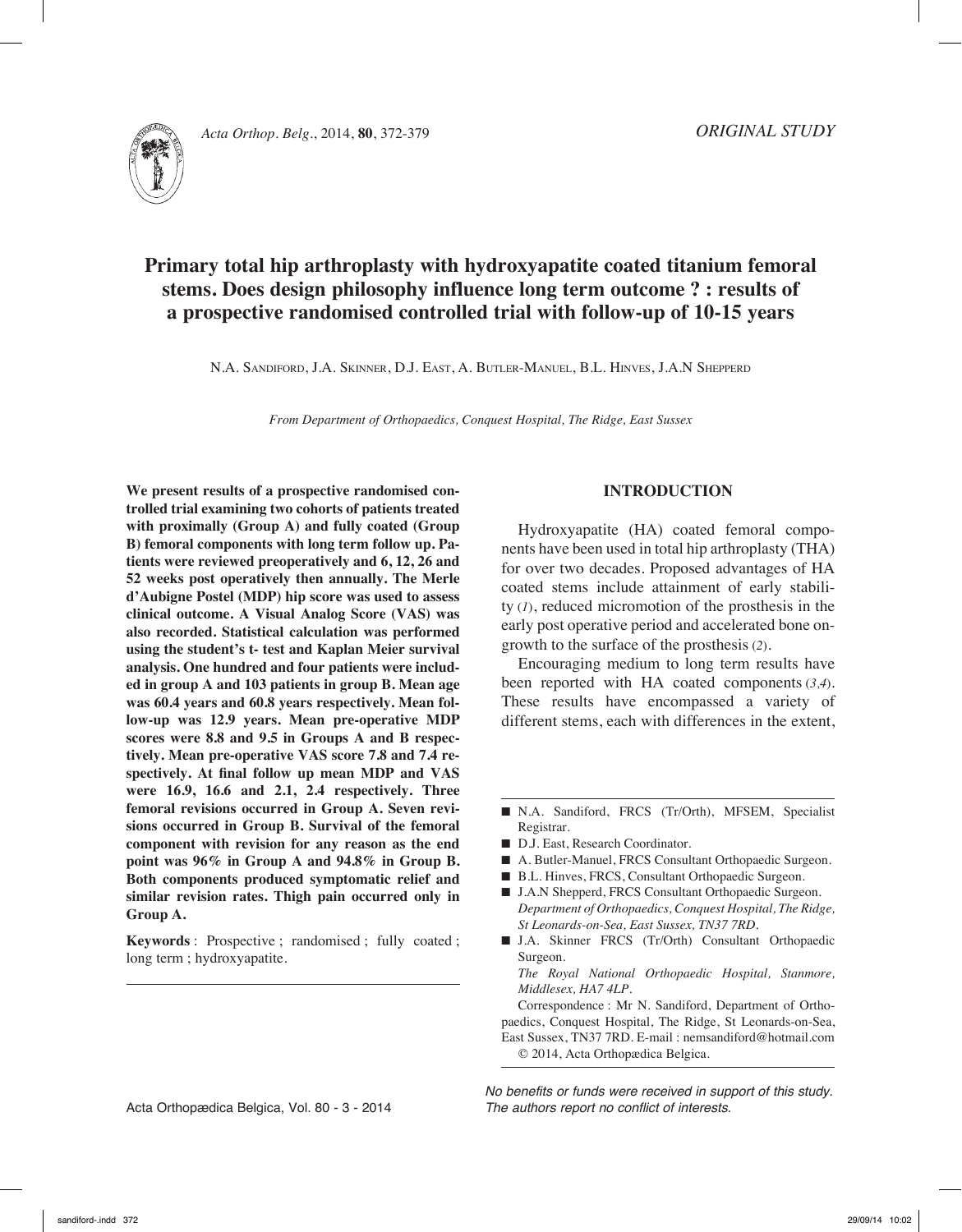purity, crystallinity and thickness of the hydroxyapatite in which they are coated. These properties can all affect potential in vivo delamination of the HA (*5*). and influence loosening and failure. The main criticism of HA coated components has been the risk of and consequences of delamination hence examining the survival of partial and fully coated stems bears relevance to clinical practice.

Several authors have compared radiological results and revision rates for HA and non HA coated components (*6,7,8*). To our knowledge there have been no prospective studies examining the effect of the extent of HA coating on clinical results of uncemented femoral components. The aim of this study is to present the clinical and radiological results of a group of patients treated with fully HA coated femoral components compared to a group treated with partially HA coated femoral components at a minimum of ten years follow up.

#### **PATIENTS AND METHODS**

This prospective randomised controlled trial was performed between 1996 and 2001. Approval was granted by our ethics committee. All patients undergoing primary total hip arthroplasty (THA) in our unit were randomised to receive either a proximally coated femoral stem (Omnifit HA, Stryker, Mahwah NJ, USA) (Group A) or a fully coated (Furlong, Joint Replacement Instruments, Sheffield, UK) femoral component (Group B). Randomisation was achieved by assigning a number to each patient involved in the study and drawing a number from a hat in the operating theatre prior to surgery.

The Securfit uncemented acetabular component (Stryker, Mahwah NJ, USA) was used in group A. In group B either the Furlong Ultra high density polyethylene acetabular component or an HA coated threaded cup (Joint Replacement Instrumentation Ltd., UK) was used. A 32 millimetre modular femoral head was used in all cases.

Two hundred and seven consecutive patients were included. One hundred and four patients were assigned to group A and 103 to group B (Table I). All operative procedures were performed by or under the direct supervision of a consultant orthopaedic surgeon (JANS, ABM, BLH). All procedures were performed by an anterolateral approach in an operating theatre with laminar flow. Patients were routinely allowed to fully weight bear from day 1 post surgery and all underwent a similar rehabilita-

Table I. — Demographics of our patient cohorts

|                                               | Group A                       | Group B       |  |
|-----------------------------------------------|-------------------------------|---------------|--|
| Males                                         | 56                            | 42            |  |
| Females                                       | 48                            | 61            |  |
| Age/ years (range)                            | $60.3(33-72)$                 | $60.8(24-76)$ |  |
| Pre operative diagnosis (numbers of patients) |                               |               |  |
| Primary osteoarthritis (OA)                   | 100                           | 99            |  |
| Developmental dysplasia                       | $\mathfrak{D}_{\mathfrak{p}}$ |               |  |
| Avascular necrosis                            |                               |               |  |
| Rheumatoid arthritis                          |                               |               |  |
| Post traumatic OA                             |                               |               |  |

tion programme prior to discharge. They were reviewed at 2 weeks, 6 weeks, 3 months and 6 months and one year post operatively and annually thereafter.

Clinical and radiological assessments were made at each follow up. Pain, mobility and function were assessed using the Merle D'Aubigne Postel scoring system. Patient satisfaction was assessed using a visual analogue score (VAS) where 10 represented the most symptomatic and least satisfied patient and 1 represented the least symptomatic and therefore most satisfied patient.

Anteroposterior radiographs of the pelvis and lateral radiographs of the operated hips were obtained at each visit. Radiographs were examined for evidence of stem migration (measured as the difference between the shoulder of the implant and the greater trochanter), signs of loosening and integration as well as the presence of heterotopic bone. Loosening was suggested by the presence of lytic lesions and radiolucent lines. Spot welds at the bone implant interface and trabeculae extending to the uncemented stem as described by Engh *et al* (*9*) indicated solid fixation. Lytic lesions were defined as balloonshaped lucencies around the prosthesis. Radiolucent lines were defined as linear lucencies at the bone-prosthesis interface  $> 2$  mm wide and occupying  $> 30\%$  of any Gruen zone. Significant stress shielding was considered to be present if there was selective resorption of bone from the calcar region of the femoral neck. Heterotopic ossification was classified according to the system of Brooker *et al* (*10*).

Statistical analysis was performed using the student t-test. The level of significance was set at  $p = 0.05$ . Survival analysis was performed using the Kaplan Meier method (Graph Pad software, CA, USA) and 95% confidence intervals (CI) were calculated.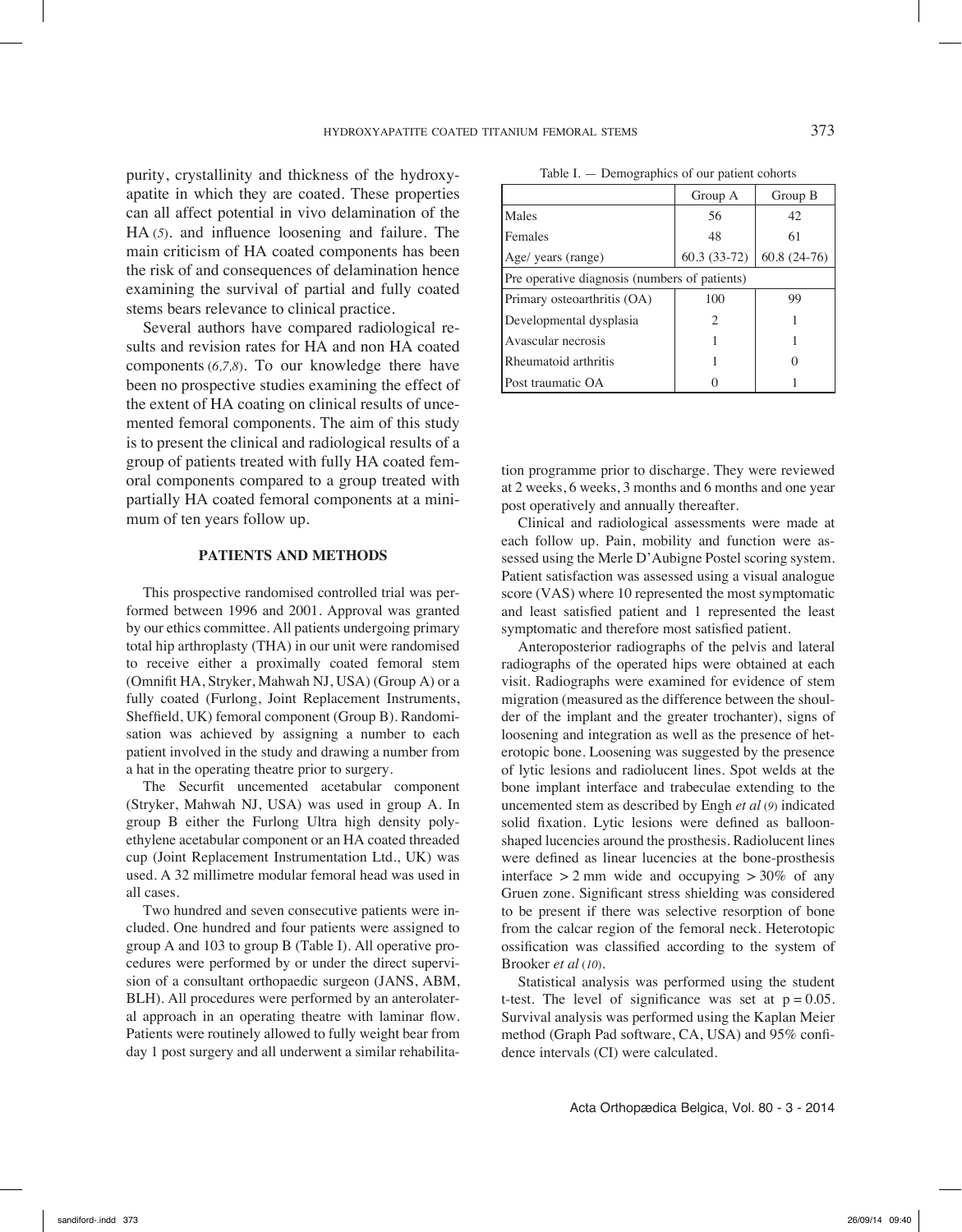

*Fig. 1.* — Kaplan Meier survival graph showing revision with aseptic loosening of the femoral component as the end point. The number of patients at risk is also shown for each time period.

#### **RESULTS**

Two hundred and seven patients were included in this study. One hundred and four (56 males, 48 females) were randomised to group A and 103 (42 males, 61 females) to group B. Twenty one patients (10%) had bilateral procedures. Of these, 9 patients had one of each prostheses inserted (Fig. 3). The average age of patients included in group A and B were 60.4 years (range 33 years-72 years) and 60.8 (range 24 years-76 years) respectively. Average duration of follow up was 12.9 years (range 10-15 years). Patient demographics are shown in Table I.

#### **Group A**

Two patients (1.9 %) from this group were lost of follow up at 10 and 12 years as they moved out of the area. They were both reviewed within one year of their departure and were therefore included in the study. Average MDP score was 8.8 (range 3-16) pre operatively and 16.7 (13-18) at final follow up (p < 0.0001). Mean VAS score was 7.8 (range 1-10) before surgery and 2.1 (range 0-6) at final follow up  $(p < 0.0001)$ . Nine patients in this group underwent revision surgery. The femoral component was revised in 3 cases. Reasons for revision of the femoral component included early dislocation (1 femoral component was revised to a higher offset stem at 1 week after the index procedure for recurrent dislocation), deep infection one year after the primary procedure (1 stem) and aseptic loosening at 5 years (1 stem). Six isolated acetabular component revisions were performed for aseptic loosening between 8 and 11 years after their index procedure.

Indications for revision are presented in table II. Survival of the femoral component at a mean of ten year was 96% and 92.9% at 12.9 years post op (95% CI 74.4%-98.4%) (Fig. 1). Survival with revision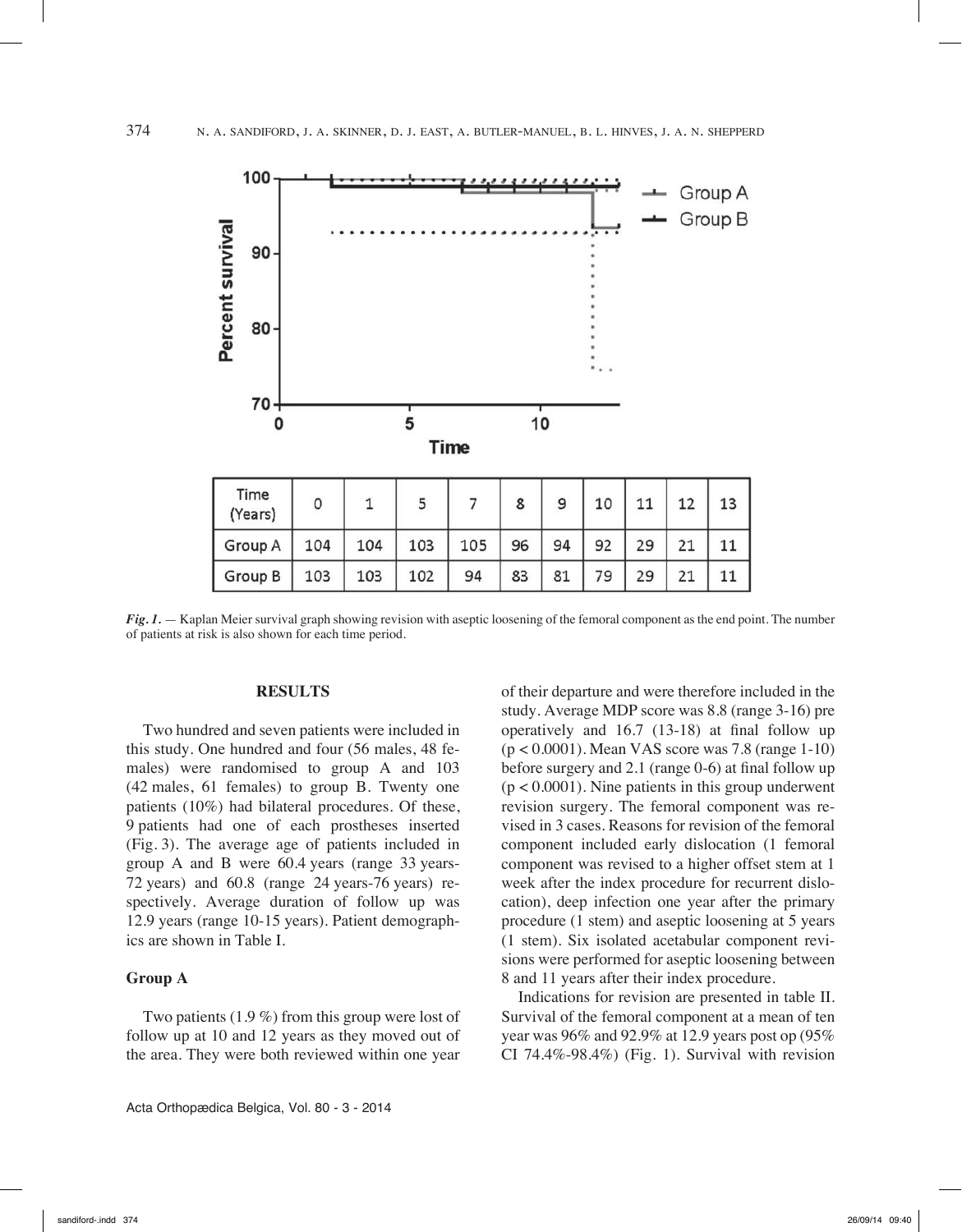

*Fig. 2.* — Kaplan Meier survival graph showing revision for any reason as the end point. The number of patients at risk is also shown for each time period.

for aseptic loosening as the end point was 98%  $(95\% \text{ CI } 92\% - 100\%)$ . If revision for any reason is considered to be the end point then survival at an average of 10 years was 91.3% (95% CI 84.3%-95.3%) and 881.% at an average 12.9 years post surgery (95% CI 77.4 %-94.1%) (Fig. 2).

The 10 year survivorship figures are presented for each component because the numbers at risk at 12 years are small compared to numbers at risk at 10 years post surgery.

Fourteen complications occurred in this group (Table III) including 1 intraoperative femoral fracture which was treated successfully with bed rest and protected mobilisation using crutches for 6 weeks post surgery. One patient suffered a pulmonary embolism at 5 weeks post operatively which was successfully managed with anticoagulants. Three dislocations occurred at one week, 1 year, and 6 years after the index procedure. The first case was thought to be due to a reduced femoral offset leading to instability. This was managed by revising the femoral component to one with a higher offset. The second case was due to suboptimal acetabular

anteversion and required revision of the acetabular component. The third case was the result of a fall at 6 years post surgery. This was managed with closed reduction and an abduction brace for 6 weeks. Neither case has recurred. Four patients complained of anterior thigh pain in this group. This pain was progressive and restricted activity in one case.

## **Group B**

No patients in this group were lost to follow up. Average MDP score pre operatively was 9.5 (range 3-14) and 16.6 (range 11-18) at the time of final follow up  $(p < 0.0001)$ . Mean VAS score was 7.4 (range 1-10) pre operatively and 2.4 (range 1-6) and time of final follow up ( $p < 0.0001$ ). Seven patients in this group required revision surgery (Table II). In 3 of these cases the femoral component was revised. These were due to a periprosthetic fracture which occurred secondary to a fall (1 case), subsidence of the femoral component in a patient with Paget's disease (1 case) and one patient who had deep infection which occurred 2 years post operatively. The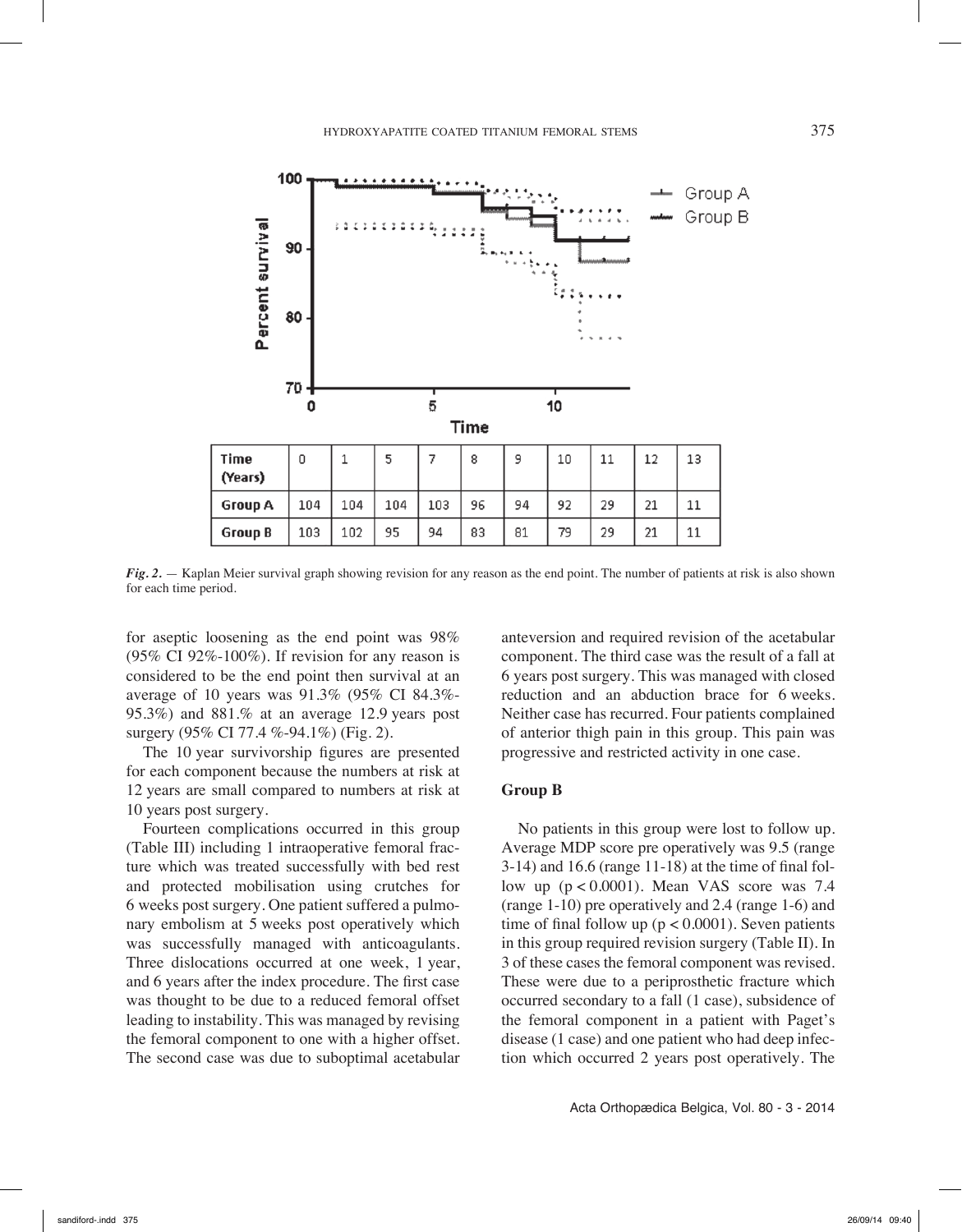

*Fig. 3.* — Bilateral total hip arthroplasties with the JRI Furlong fully HA coated prosthesis (Right side) and the proximally coated Omnifit prosthesis (Left side), uncemented acetabular components have been used bilaterally.

Table II. — Indications for revision

| Indication              |  | Group A $(N = 9)$ Group B $(N = 7)$ |  |  |
|-------------------------|--|-------------------------------------|--|--|
| Acetabular component    |  |                                     |  |  |
| Aseptic loosening       |  |                                     |  |  |
| Dislocation             |  |                                     |  |  |
| Ceramic liner fracture  |  |                                     |  |  |
| Infection               |  |                                     |  |  |
| Femoral component       |  |                                     |  |  |
| Aseptic loosening       |  |                                     |  |  |
| Infection               |  |                                     |  |  |
| Dislocation             |  |                                     |  |  |
| Periprosthetic fracture |  |                                     |  |  |

patient with Paget's disease was treated by revision of his femoral component to a cemented stem. This was considered to be a failure due to aseptic loosening as infection was ruled out.

Survival of this femoral component was 94.8% at 10 years (95% CI 87.9%-97.8%) and 91.3% at a mean 12.9 years follow up (95% CI 81.3%-95.7%) with revision for any reason as the end point (Fig. 2). If aseptic loosening of the femoral component is considered the end point then survival of this femoral component is 99% at 10 years (95% CI 93.1%-

| Complications                         | Group A<br>$(N = 14)$ | Group B<br>$(N = 15)$ |
|---------------------------------------|-----------------------|-----------------------|
| Deep vein thrombosis (DVT)            |                       |                       |
| Pulmonary embolism (PE)               |                       | 2                     |
| Calcar crack                          |                       | 9                     |
| Acetabular fracture                   | O                     |                       |
| Symptomatic Leg length<br>discrepancy |                       |                       |
| Anterior thigh pain                   |                       |                       |

Table III. — Complications noted in both groups

99.5%) and 98.9% at 12.9 years post surgery (95% CI  $93.0\% - 99.2\%$ ) (Fig. 1).

Dislocations and 3 0

Fifteen complications were recorded in this group (Table III). Two pulmonary emboli occurred which were treated medically, 9 cracks in the calcar region of the femur occurred during stem insertion. These were recognised at the time of insertion and treated by non weight bearing mobilisation with patients using crutches for the first 6 weeks post surgery. One undisplaced acetabular fracture occurred during impaction of the uncemented cup. This was treated by restricting weight bearing through he affected side for 6 weeks post surgery. The patient was then allowed to resume normal ambulation. No long term sequelae have resulted from these fractures. No dislocations occurred in this group.

Nine patients had bilateral THAs with one of each femoral component. These patients reported no discernable functional differences between their hips but one patient reported anterior thigh pain on the side with the partially coated femoral component.

At final follow up RLL's were noted in 3 femoral components in group A. These were found in zones 1 and 2 (2 cases) and zones 1 and 7 (1 case). These were noted within the first 10 years and were non progressive. They were not associated with clinical symptoms. No RLL's were noted in the fully coated cohort. In both groups bone trabeculae extended to the HA coated segment of the femoral stem. In group B spot welds were noted at the tip of the femoral component. No femoral intramedullary lytic lesions were found in either group.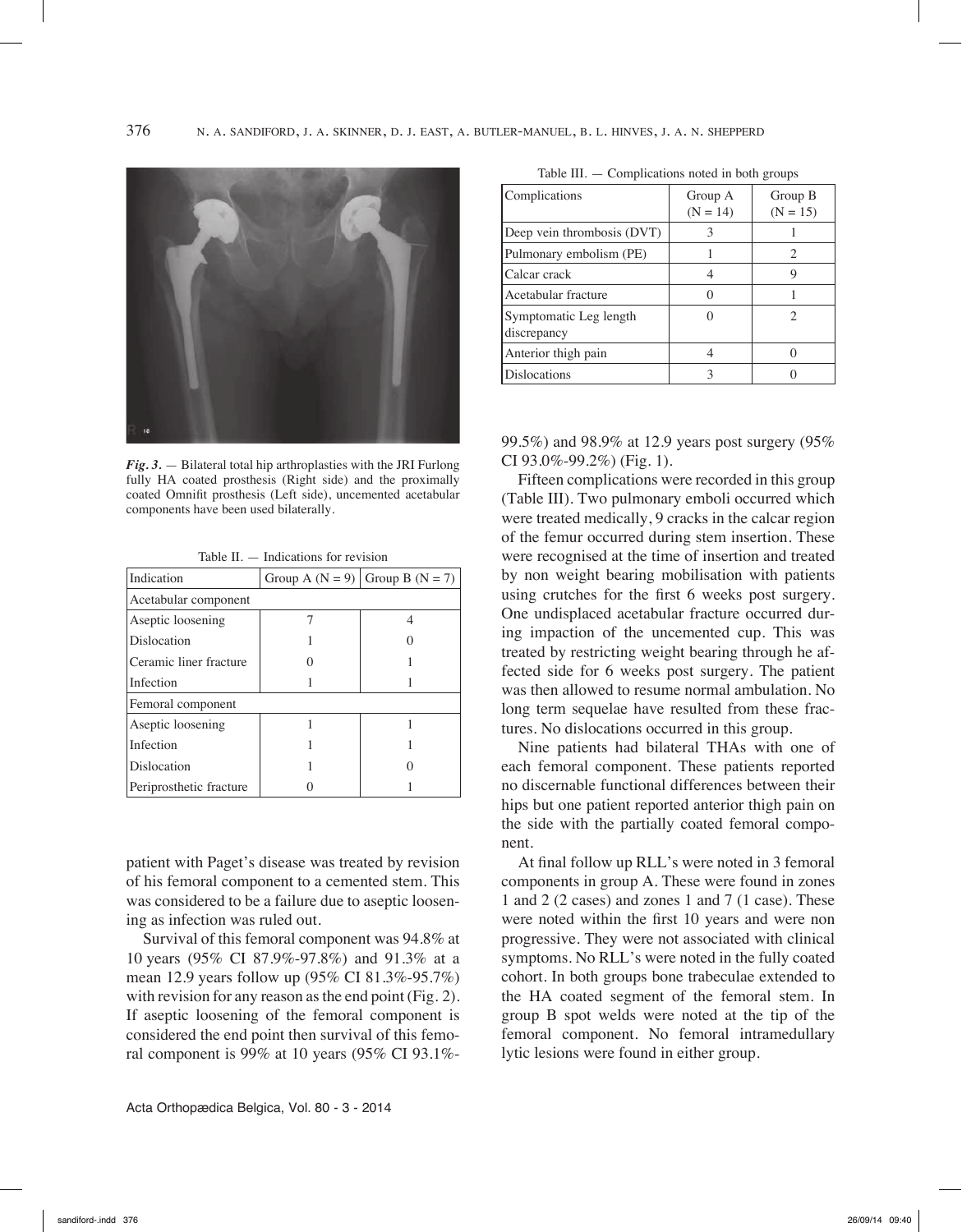Radiolucent lines were noted in zone 1 in 3 acetabular components in group A and 2 in group B at final assessment. These were not associated with clinical symptoms. They continue to be reviewed.

## **DISCUSSION**

HA coating was introduced in order to augment osseointegration of the prosthesis to native bone. Involvement of calcium hydroxyapatite in the metabolic reaction of bone has been demonstrated. As a result of this some authors consider HA to provide a form of biological fixation which is separate from cemented as well as porous coated uncemented implants (*11*). This is the first prospective study to assess femoral stems with variations in their extent of HA coat and relate this to medium to long term survival to our knowledge. These results have to be interpreted with caution however as there were other design differences between the stems including their geometry.

New bone formation and bridging trabeculae extending across the bone prosthesis interval has been noted over 10% of the surface area of a hydroxyapatite coated femoral component as early as 3 weeks post surgery (*2*). Improved clinical function has also been reported at 6 months post surgery with hydroxyapatite coated components when compared to non coated stems (*12*). While no long term survival benefit has been demonstrated with the use of hydroxyapatite when compared to non hydroxyapatite stems, good medium and long term results have been reported with fully HA coated femoral components (*4,13*) as well as partially coated stems (*11*). The effect of the extent, quality and thickness of hydroxyapatite coating on fixation, survival and as a potential seal to the ingress of wear particles is not clear however.

Patients in groups A and B were well matched (Table I). There were more females in group B but this was not statistically significant ( $p = 0.97$ ) and we believe this occurred by coincidence. Very few patients were lost to follow up. Randomisation was performed in an attempt to control for potential confounding variables between these groups. Both cohorts reported excellent clinical and functional results at final follow up as evidenced by improvements in their MDP and VAS scores. These improvements were noted from the early post operative period and maintained to the final review. At no point in the follow up period was a significant difference in outcome scores noted between the 2 components.

A major criticism of hydroxyapatite has been its solubility in vivo. This has been shown to occur at approximately 8 years post implantation and is independent of patient age (*5*). Theoretically as the HA layer dissolves, it can delaminate from the femoral stem with particles entering the bone prosthesis interval leading to loosening and failure. If this did indeed occur, our results suggest that there is no impact of the in vivo absorption process of HA on clinical function and survivorship of these components at 10-15 years post surgery, suggesting that this is potentially a theoretical risk rather than a real problem. The absence of intramedullary osteolytic lesions in the femora of both groups also support this. Patients continued to function without complaints as the corticomedullary ratio of their bone increased and osteopaenia occurred. Radiologically the presence of spot welds and trabeculae extending to the surface of the prosthesis in both groups suggested that a solid bone prosthesis bond was maintained. Similar radiological findings have also been reported by other authors (*8*).

Radiolucent lines were noted in zones 1,2 and 7 in 3 partially coated stems (2.9%). These were non progressive on serial radiographs and not associated with pain. In all stems with RLL'S the acetabular cups had been revised for aseptic loosening. In one case RLL's were noted in zones 1-6. The patient was symptomatic and required revision of this stem. No RLL's or stem migration were noted in the fully hydroxyapatite coated group. The thickness of the HA coat on the partially coated stem is 50 micrometers versus 150 micrometers on the fully coated prostheses. It might be that a thicker and more complete hydroxyapatite coating provides a better seal against wear particles. The two partially coated stems which subsided at 2 years stabilised on subsequent radiographs and continue to be followed. Anterior thigh pain occurred only in the partially coated group. These were not associated with reactive lives or RLL's around the stem, however it is pos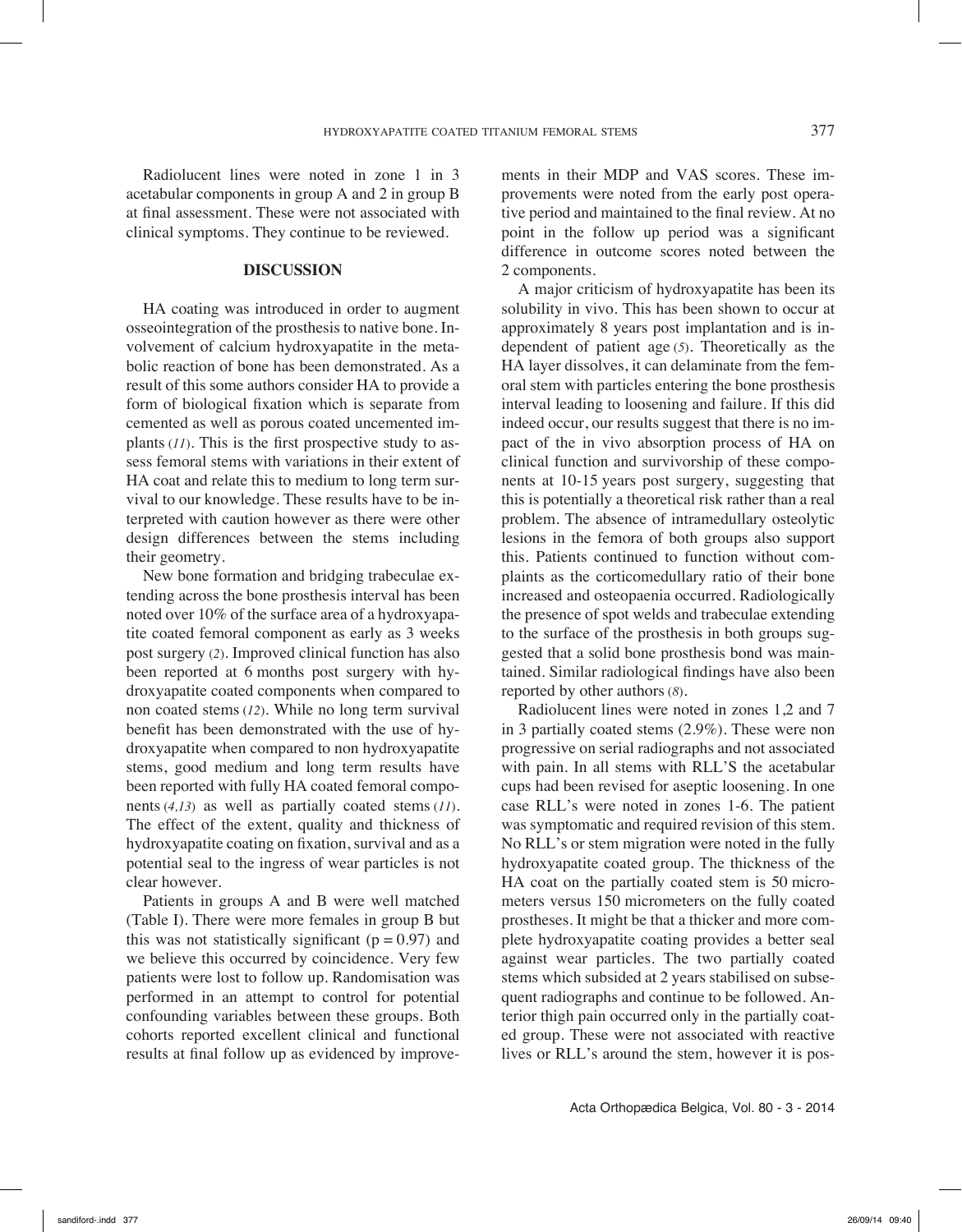sible that the smooth, uncoated diaphyseal segment of this stem is less stable in the medullary canal than the fully coated component resulting in micromotion, fibrous integration and pain. Infection and aseptic loosening have been ruled out in the patient whose activities have been limited by anterior thigh pain. She has refused revision surgery and continues to be monitored.

Nine calcar cracks occurred in the group treated with JRI components. One case occurred while a consultant was performing the procedure and all others occurred while trainees were performing the procedure. In 2 cases the lateral keel cutter had not been used during rasping. These were all managed by non weight bearing mobilisation using crutches during the initial 6 week post operative period.

Revision rates were similar for both stems at the final follow up period suggesting that the extent or thickness of the HA coat does not significantly affect overall survivorship in the medium term.

This paper has several limitations. The geometry of the stems used are different. It is possible that the results can be influenced by the shape of the components although this is unlikely given that the clinical results were similar. Several different surgeons with differing levels of experience performed these procedures. This factor alone could influence clinical success and survivorship of a prosthesis. To minimise this, all procedures were directly performed, or supervised, by an experienced consultant surgeon. This is likely a contributing factor the encouraging clinical results although this was not explicitly analysed. It also illustrates that such results with hydroxyapatite coated components can be achieved by a variety of surgeons and that relatively inexperienced surgeons can be trained to achieve encouraging results using these techniques. A power analysis was not performed although relatively large numbers of patients were included in both cohorts included in the study.

In conclusion no statistically significant difference was found between these stems in the medium to long term despite differences in their extent of HA coating and geometry. Patients are pain free and able to function independently at 10-15 years post surgery using either fully or partially hydroxyapatite coated components. It is possible that the thickness and extent of HA coating influences the occurrence of RLL's around the femoral component although this cannot be stated definitively given other design differences between the components used. There was no significant difference in the revision rates of the stems presented in this study. Both were associated with significant symptomatic as well as functional improvement and high levels of patient satisfaction in the medium to long term.

## **REFERENCES**

- **1. Geesink RG, Hoefnagels NH.** Six-year results of hydroxyapatite-coated total hip replacement. *J Bone Joint Surg Br* 1995 Jul ; 77 (4) : 534-47.
- **2. Bloebaum RD, Merrell M, Gustke K, Simmons M.** Retrieval analysis of a hydroxyapatite-coated hip prosthesis. *Clin Orthop Relat Res* 1991 Jun ; (267) : 97-102. PubMed PMID : 1646092.
- **3. Camazzola D, Hammond T, Gandhi R, Davey JR.** A randomized trial of hydroxyapatite-coated femoral stems in total hip arthroplasty : a 13-year follow-up. *J Arthroplasty* 2009 Jan ; 24 (1) : 33-7. Epub 2008 Apr 10. -5.
- **4. Rajaratnam SS, Jack C, Tavakkolizadeh A, George MD, Fletcher RJ, Hankins M, Shepperd JA.** Long-term results of a hydroxyapatite-coated femoral component in total hip replacement : a 15- to 21-year follow-up study. *J Bone Joint Surg Br* 2008 Jan ; 90 (1) : 27-30.
- **5. Bloebaum RD, Beeks D, Dorr LD, Savory CG, DuPont JA, Hofmann AA.** Complications with hydroxyapatite particulate separation in total hip arthroplasty. *Clin Orthop Relat Res* 1994 ; (298) : 19-26.
- **6. Epinette JA, Manley MT.** Uncemented stems in hip replacement--hydroxyapatite or plain porous : does it matter ? Based on a prospective study of HA Omnifit stems at 15-years minimum follow-up. *Hip Int* 2008 Apr-Jun ; 18 (2) : 69-74.
- **7. Furlong RJ, Osborn JF.** Fixation of hip prostheses by hydroxyapatite ceramic coatings. *J Bone Joint Surg Br* 1991 Sep ; 73 (5) : 741.
- **8. Parvizi J, Sharkey PF, Hozack WJ, Orzoco F, Bissett GA, Rothman RH.** Prospective matched-pair analysis of hydroxyapatite-coated and uncoated femoral stems in total hip arthroplasty. A concise follow-up of a previous report. *J Bone Joint Surg Am* 2004 Apr ; 86-A (4) : 783-6.
- **9. Engh CA, Massin P, Suthers KE.** Roentgenographic assessment of the biologic fixation of porous-surfaced femoral components. *Clin Orthop* 1990 ; 257 : 107-128.
- **10. Brooker AF, Bowerman JW, Robinson RA, Riley LH Jr.** Ectopic ossification following total hip replacement. Incidence and a method of classification. *J Bone Joint Surg Am* 1973 Dec ; 55 (8) : 1629-32.